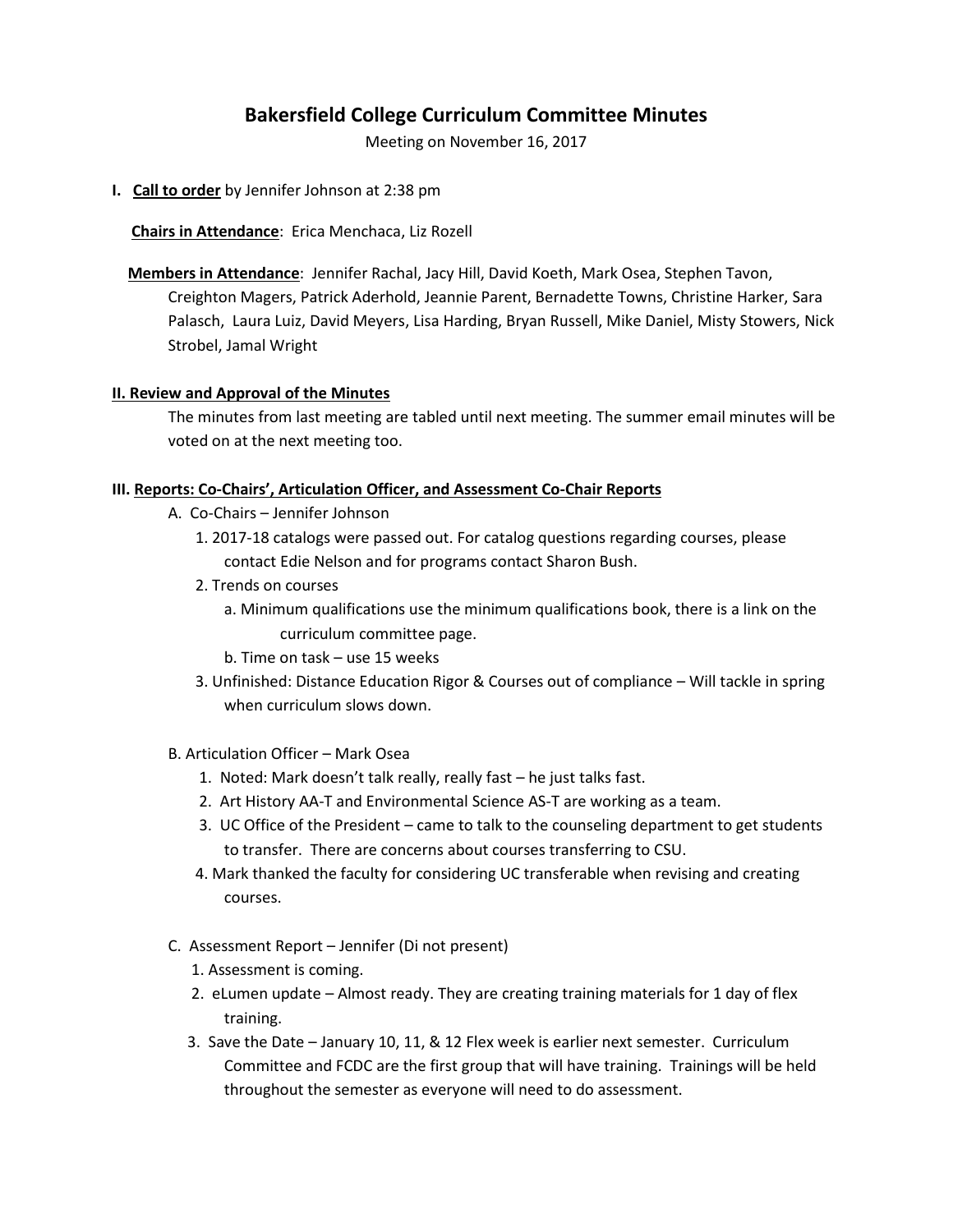#### **IV. Opportunities to Address the Committee**

None.

### **V. Additions to the Agenda**

None.

### **VI. Unfinished Business**

None.

### **VII. New Business**

None.

# **VIII. First Agenda**

Course Revisions – Carry over from October 19 & November 2 meetings. Most are just small things that need to be fixed.

For this meeting, please have reviews done by Monday, November  $27<sup>th</sup>$  for the next meeting on November 30<sup>th</sup>.

Trends for new courses – (sharepoint) for new subject identifiers, Jennifer will check to make sure Banner works.

Please note the comments: \*- DE, T- Transfer, G – GE consideration. If anything is incorrect, please let Jennifer know. (CHDV B20 & B41 are not GE; CHEM B1A is Transfer & GE.)

On the cover page  $(1<sup>st</sup>$  page of COR) check if Transferable and if you are requesting new C-ID approval.

Page 2 of course/program approval list – there is a long list of programs. Faculty waited to the last minute to create and revise programs. Please do not wait until the deadline meeting for programs. There are too many on the list to review at the next curriculum committee meeting. The Chairs asked for volunteers to review: reviewer 1 - David Koeth; reviewer 2 – Lindsay Ono (Liz will ask him); reviewer 3 – Bernadette Towns, Jennifer Rachal; reviewer 4 – Jennifer Johnson.

# **IX. Second Agenda**

A. Course Revisions AGRI B49\* ANSC B10\* ANSC B2\* ANSC B84\* ANSC B88\* CNST B2 CRPS B16\* ELET B55A ENGR B40 FORE B4\*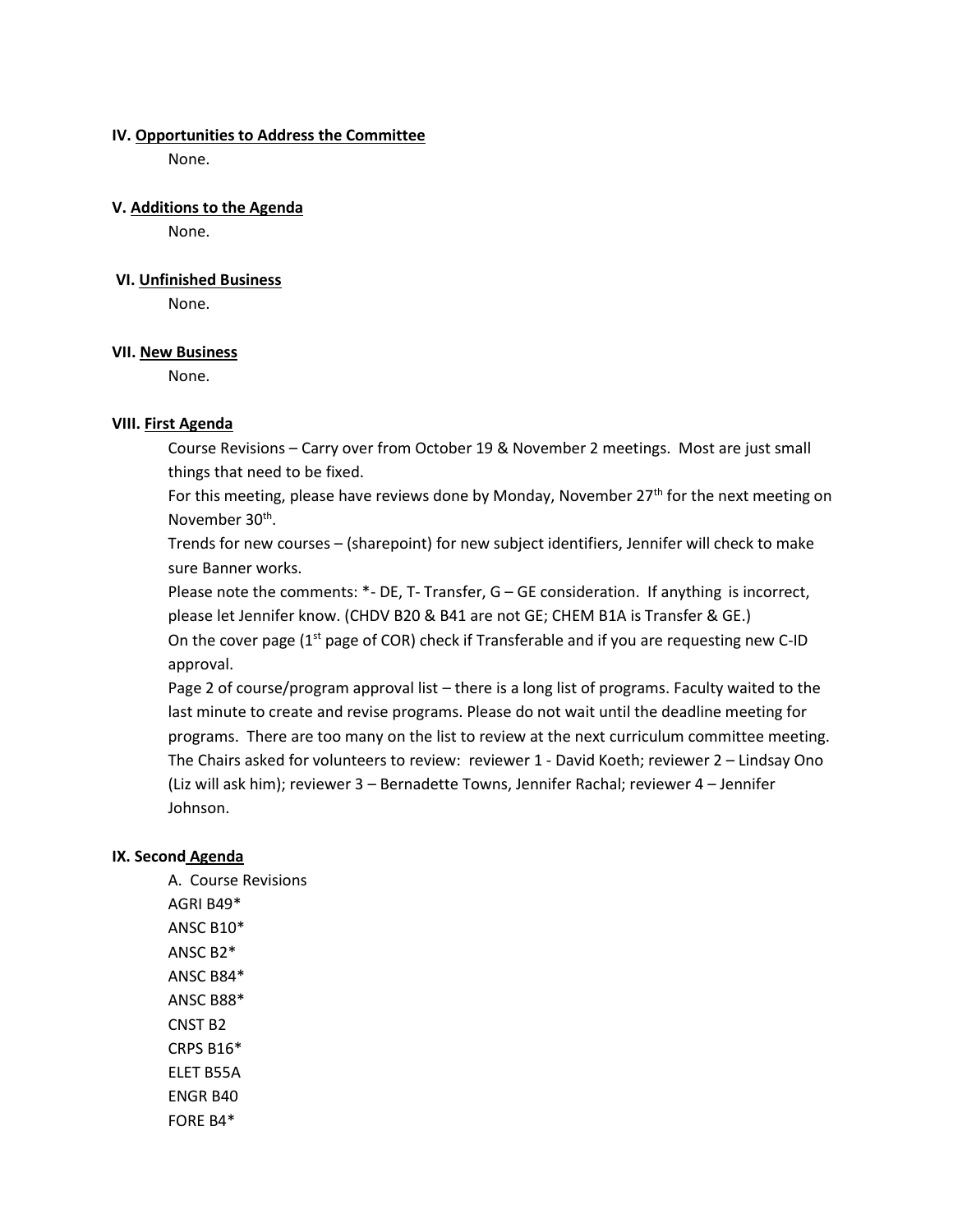FORE B5\* FORE B7\* INDR B12 INDR B50 INDR B52 INDT B10\* MFGT B2 MFGT B3 ORNH B7\* PHYS B2A\* PHYS B4A RADT B2C RADT B30 RADT B5

\*For courses that are requesting DE (Distance Education) as a method of delivery, the committee has considered the rigors of DE requirements and feels those courses meet the rigor. m/s David Koeth/Pat Aderhold To approve course revisions.

Voice vote for approval: Jennifer Rachal, Jacy Hill, David Koeth, Mark Osea, Stephen Tavoni, Creighton Magers, Patrick Aderhold, Jeannie Parent, Bernadette Towns, Christine Harker, Sara Palasch, Laura Luiz, David Meyers, Lisa Harding, Bryan Russell, Mike Daniel, Misty Stowers, Nick Strobel, Jamal Wright

Voice vote for opposed: None

Abstentions: None

Motion Passed

B. New Courses HVAC B60

MUSC B15

ORNH B9\*

\*For courses that are requesting DE (Distance Education) as a method of delivery, the committee has considered the rigors of DE requirements and feels those courses meet the rigor. m/s Lisa Harding/Mark Osea To approve new courses.

Voice vote for approval: Jennifer Rachal, Jacy Hill, David Koeth, Mark Osea, Stephen Tavoni, Creighton Magers, Patrick Aderhold, Jeannie Parent, Bernadette Towns, Christine Harker, Sara Palasch, Laura Luiz, David Meyers, Lisa Harding, Bryan Russell, Mike Daniel, Misty Stowers, Nick Strobel, Jamal Wright

Voice vote for opposed: None

Abstentions: None

### Motion Passed

C. Programs: New and modifications MCAG Heavy Equipment Certificate of Achievement